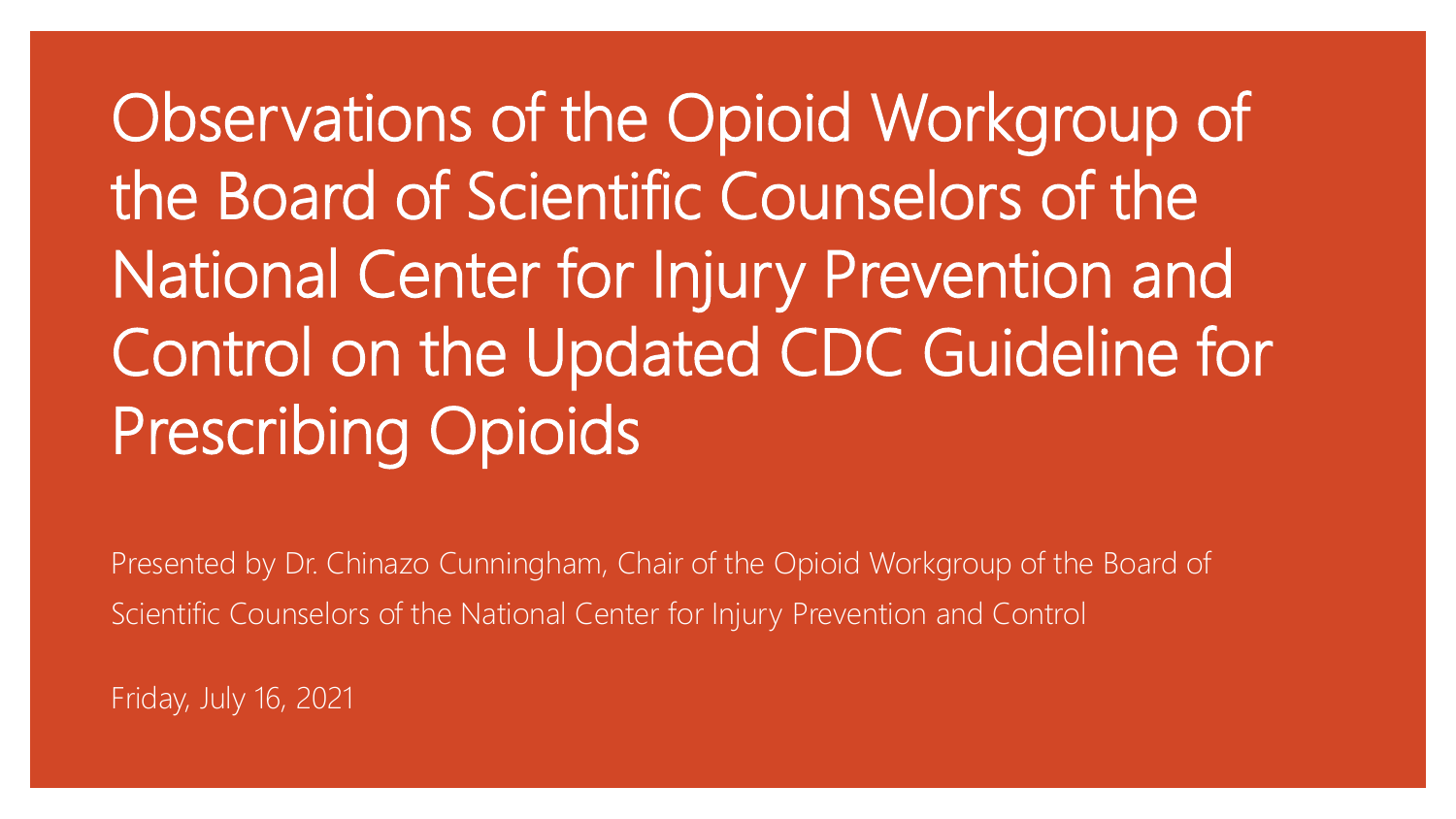#### Opioid Workgroup Members

| <b>Anne Burns</b>            | Joseph Hsu            | <b>Travis Rieder</b>                                           |
|------------------------------|-----------------------|----------------------------------------------------------------|
| <b>Wilson Compton</b>        | <b>Marjorie Meyer</b> | Stephen Rudd                                                   |
| Chinazo Cunningham,<br>Chair | Paul Moore            | <b>Robert Salinas</b>                                          |
| <b>Beth Darnall</b>          | Aimee Moulin          | Doreleena Sammons-Hackett                                      |
| Frank Floyd                  | Mallika Mundkur       | <b>Wally Smith</b>                                             |
| Neeraj Gandotra              | Kate Nicholson        | Jennifer Waljee                                                |
| <b>Christine Goertz</b>      | <b>Ted Park</b>       | <b>Mark Wallace</b>                                            |
| Elizabeth Habermann          | Jeanmarie Perrone     | <b>CDR Melanie Ross,</b><br><b>Designated Federal Official</b> |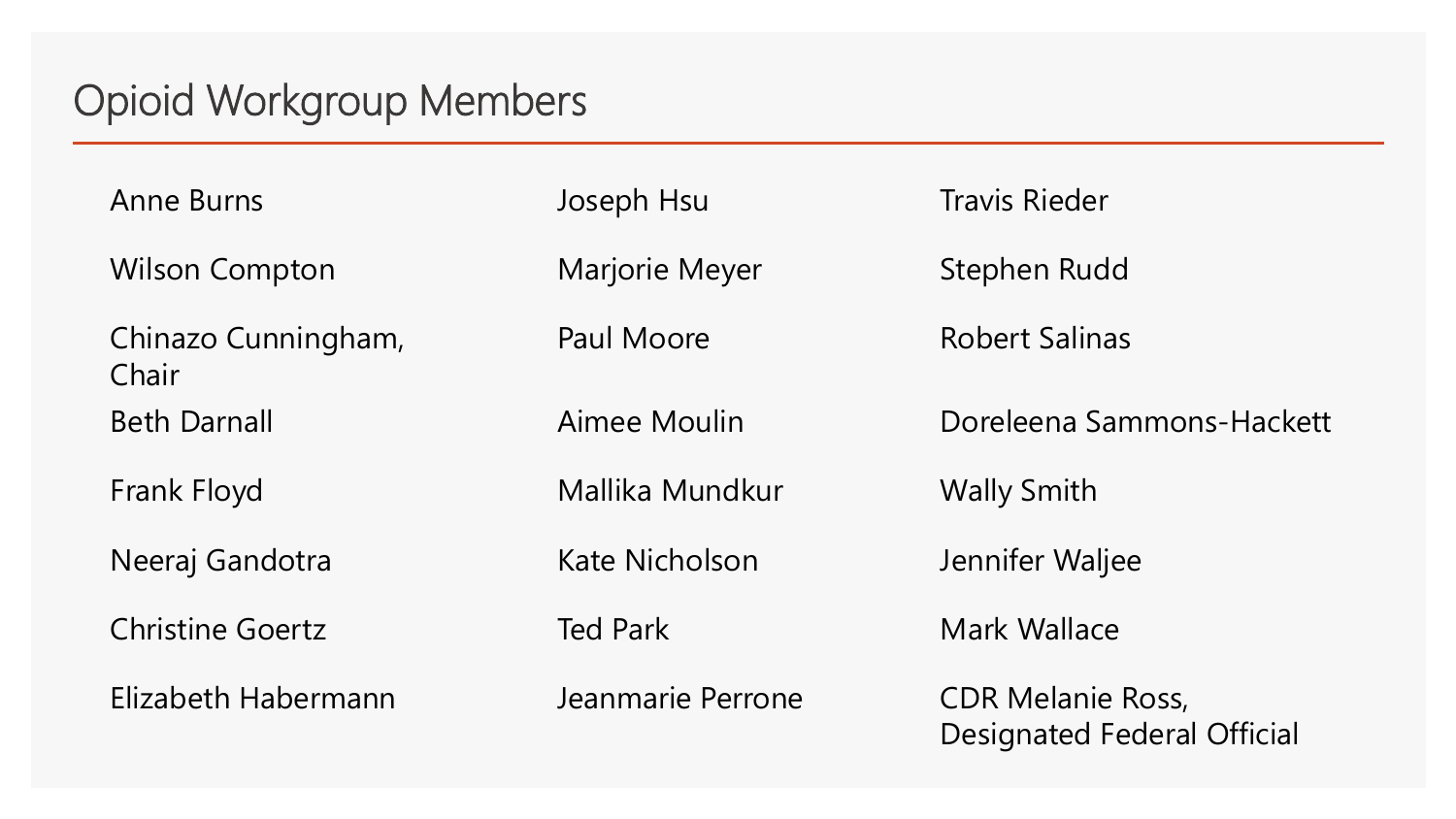#### Overall Observations

- Unbalanced focus on risks of opioids, less attention on potential benefits of opioids or risks of untreated/undertreated pain. Missing key studies
- Concern for misapplication of Guideline, leading to potential harm to patients
- Tension between public health benefits vs. individual patient benefits; not sufficiently patient-centered
- Too little attention to racial/ethnic disparities and inequities in how pain is perceived, valued and managed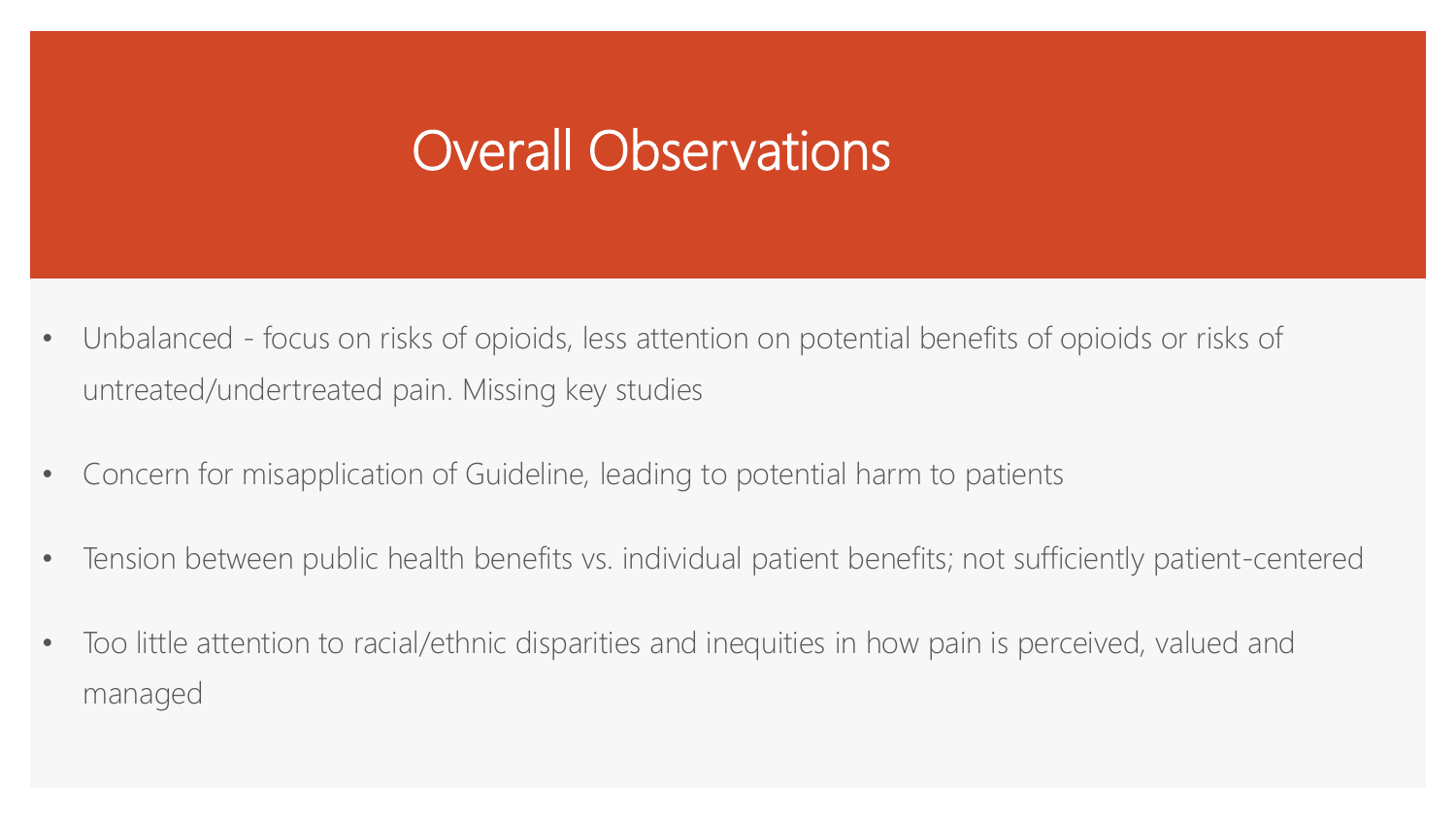# Overall Observations (continued)

- Cautious about including specific opioid dose thresholds in the recommendations
- Sense of exceptionalism certain conditions with "real" pain or warrant specific types of treatment
- Recommendation category A overutilized (11 of 12 recommendations)
- Opioid Workgroup Guiding Principles document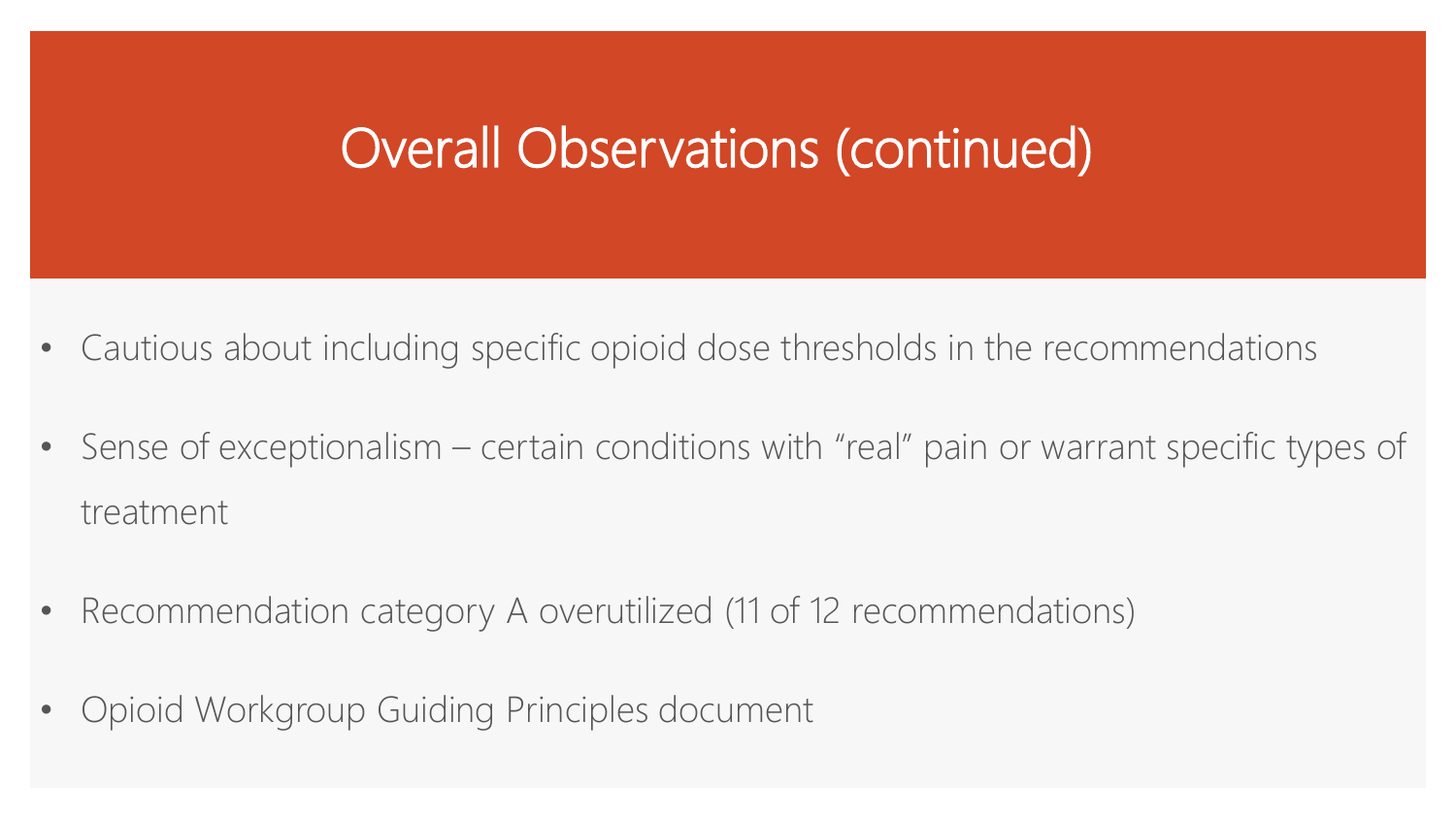#### Determining Whether or Not to Initiate Opioids for Pain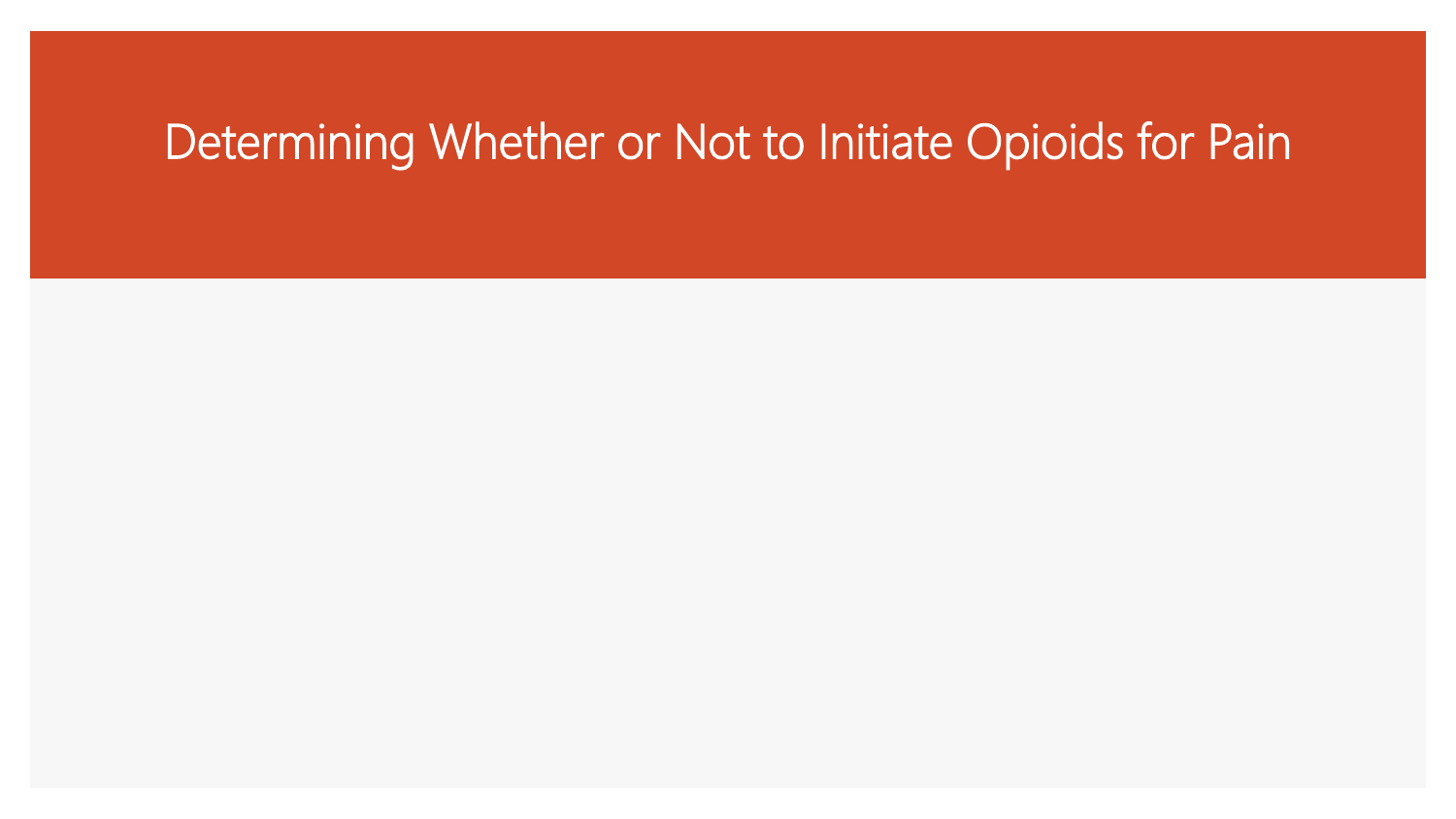Recommendation #1: Nonopioid therapies are preferred for many common types of acute pain. Clinicians should only consider opioid therapy for acute pain only if benefits are anticipated to outweigh risks to the patient.

- Change the wording
- Concerned about the large and unclear category of acute pain
- Does not consider shared decision-making
- Concerned recommendation could be misinterpreted and translated into bad policy. Must consider lack of access to non-opioid treatment.
- Most felt graded category should be B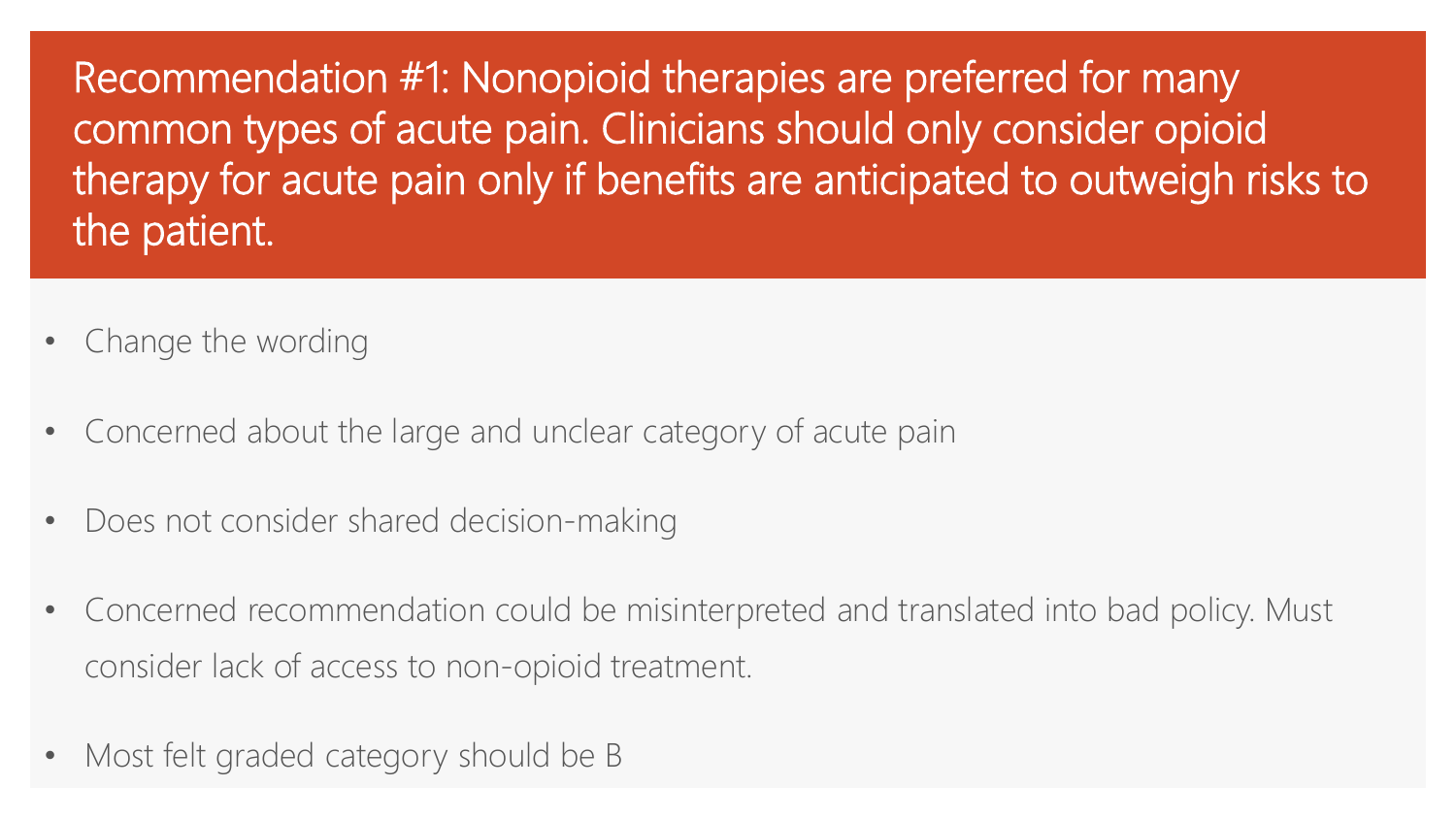Recommendation #2: Nonopioid therapies are preferred for subacute and chronic pain. Clinicians should only consider opioid therapy if expected benefits for pain and function are anticipated to outweigh risks to the patient. Before starting opioid therapy for subacute or chronic pain, clinicians should discuss with patients known risks and realistic benefits of opioid therapy, should establish treatment goals for pain and function, and should consider how opioid therapy will be discontinued if benefits do not outweigh risks.

- Appreciate the attempt to be inclusive and comprehensive
- Shared decision-making should be emphasized
- Certain conditions for which this recommendation does not apply = exceptionalism
- Language is too strong
- Some felt graded category should be B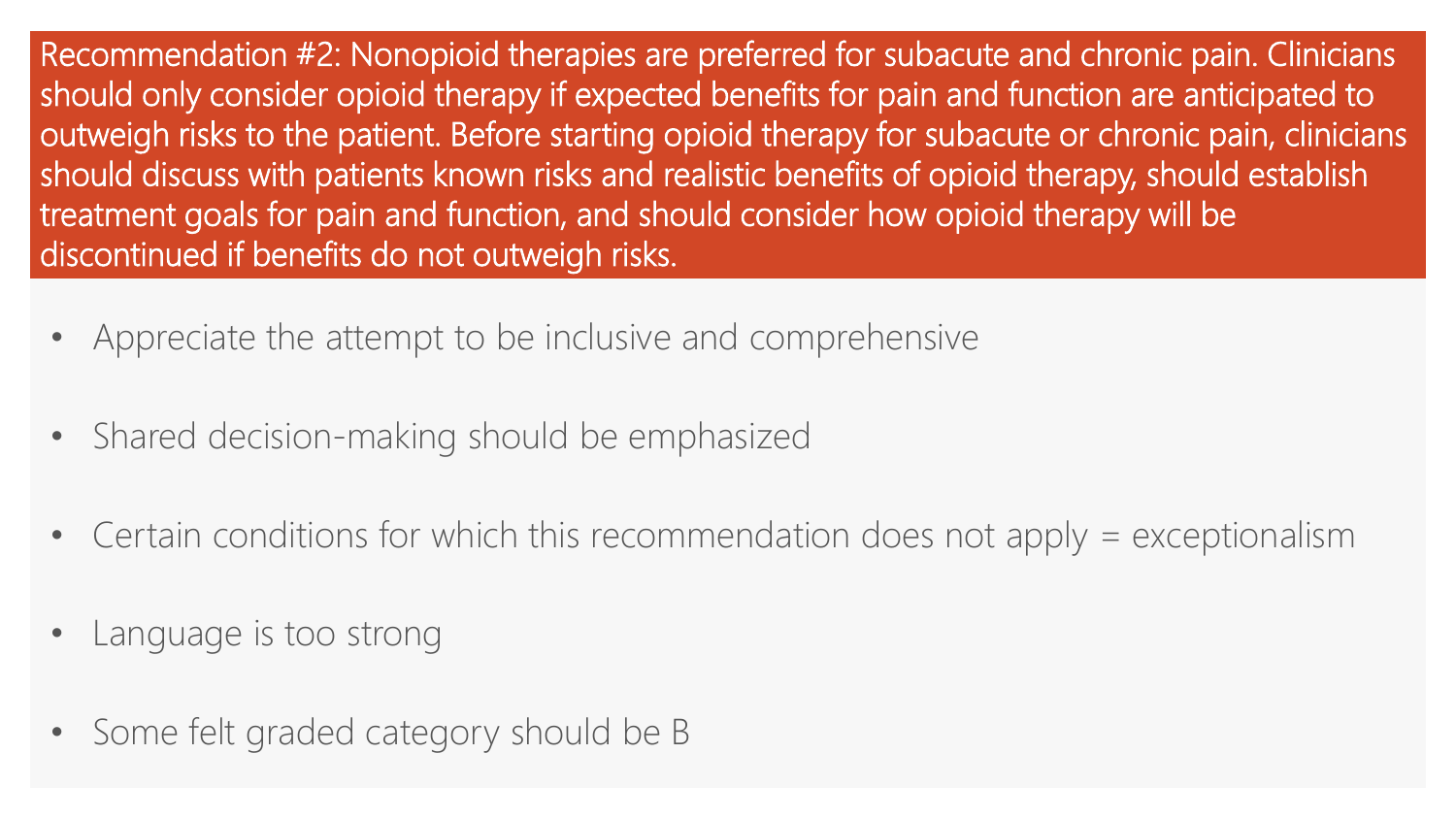# Opioid Selection and Dosage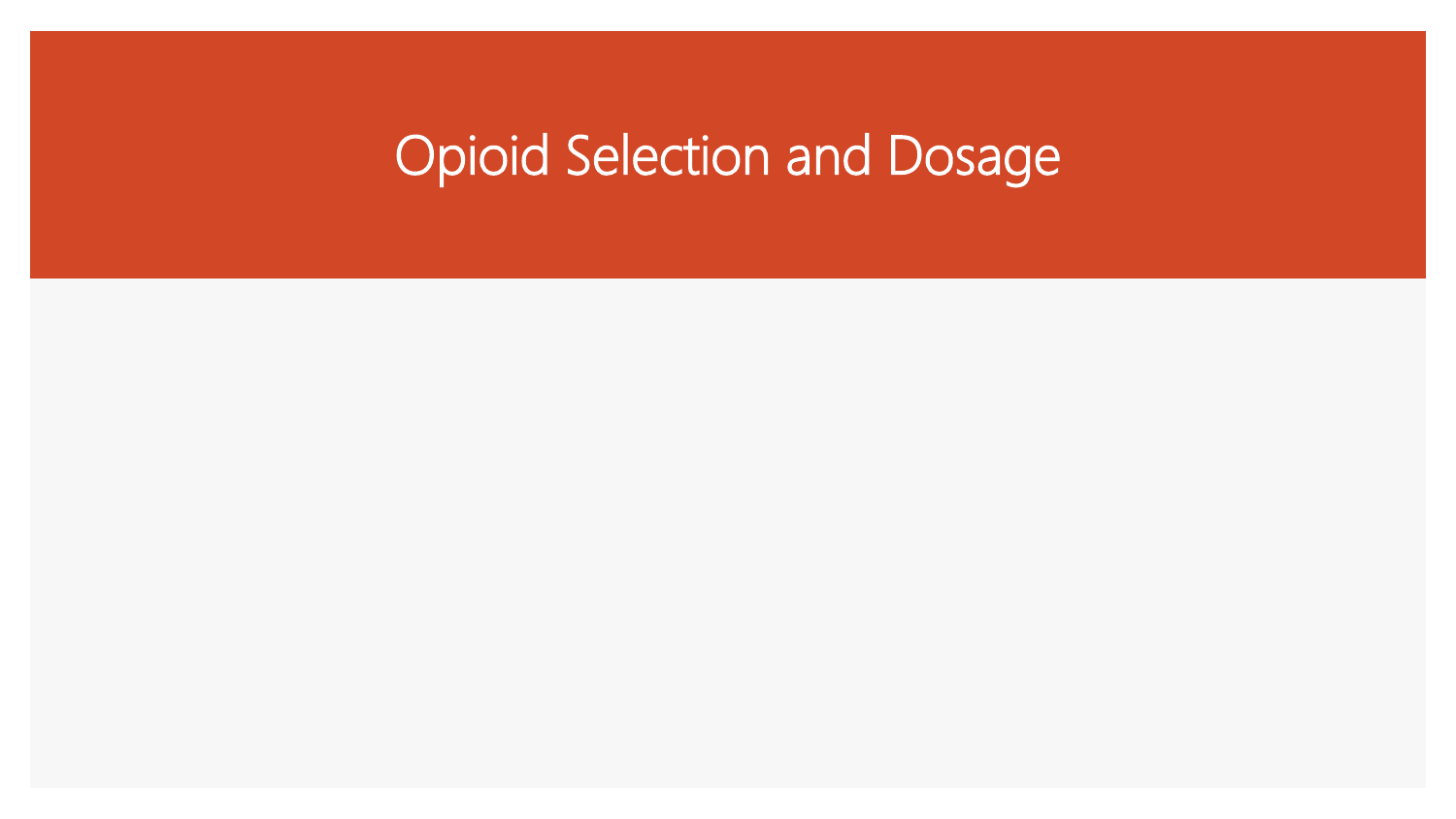Recommendation #3: When starting opioid therapy for acute, subacute, or chronic pain, clinicians should prescribe immediate-release opioids instead of extended-release/long-acting (ER/LA) opioids.

- Most agreed with the recommendation
- Need to define "starting" and "opioid-naïve" more clearly
- Appreciate the supporting text regarding abuse-deterrent formulations
- Agree with grading category A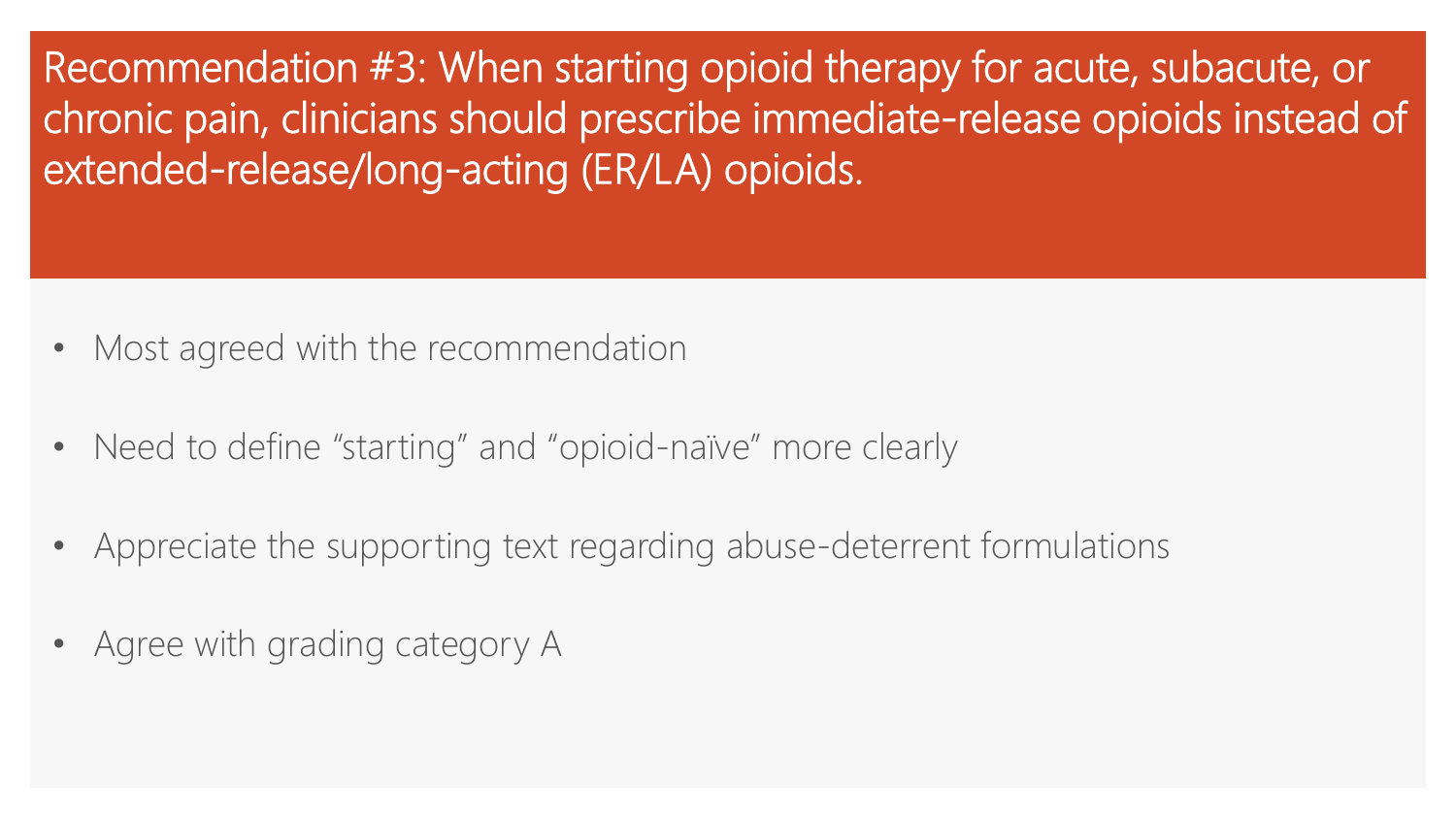Recommendation #4: When opioids are started for opioid-naïve patients with acute, subacute, or chronic pain, clinicians should prescribe the lowest effective dosage. If opioids are continued for subacute or chronic pain, clinicians should use caution when prescribing opioids at any dosage, should carefully reassess evidence of individual benefits and risks when considering increasing dosage to ≥50 morphine milligram equivalents (MME)/day, and should avoid increasing dosage to ≥90 MME/day or carefully justify a decision to titrate dosage to >90 MME/day.

- Concern about dose threshold in the statement; may lead to forced tapers and other potential harms
- Appreciate splitting recommendations #4 (starting/continuing/increasing) and #5 (reducing/tapering)
- Concern with term "justify" as it reflects legal language
- Should be graded category B, but if dose thresholds removed, then could be category A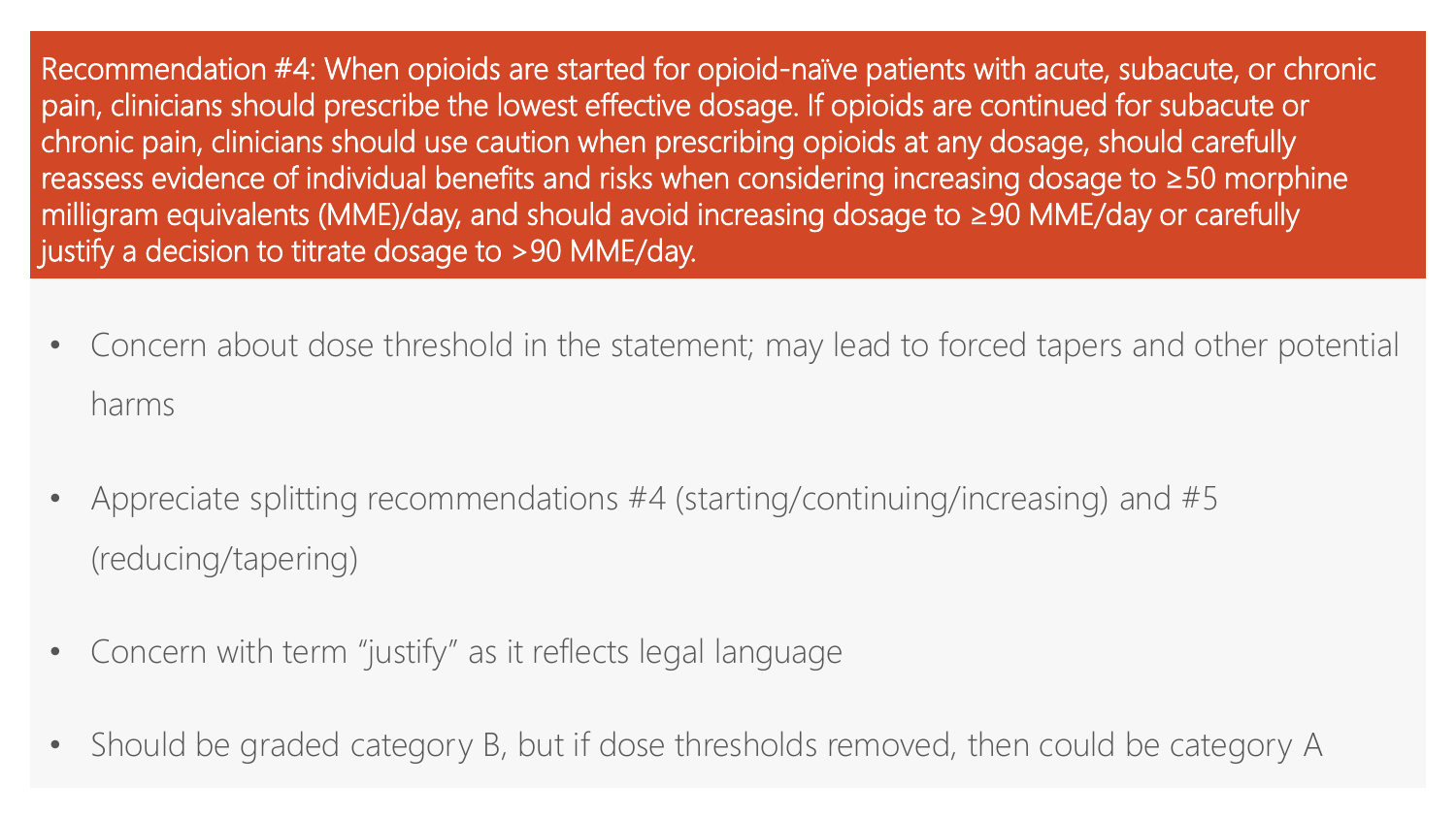Recommendation #5: For patients already receiving higher opioid dosages (e.g., >90 MME/day), clinicians should carefully weigh benefits and risks and exercise care when reducing or continuing opioid dosage. If benefits do not outweigh harms of continued opioid therapy, clinicians should optimize other therapies and work with patients to taper opioids to lower dosages or to taper and discontinue opioids.

- Appreciate language that acknowledges the complexity of the situation
- Dose threshold should be removed from the recommendation and included in supporting text
- Recommendation not balanced, does not include risk/benefit calculation of continuing opioids
- More discussion needed on obtaining consent from patients
- Use the term "risk" instead of "harm" as assessing risk is one of the biggest challenges providers face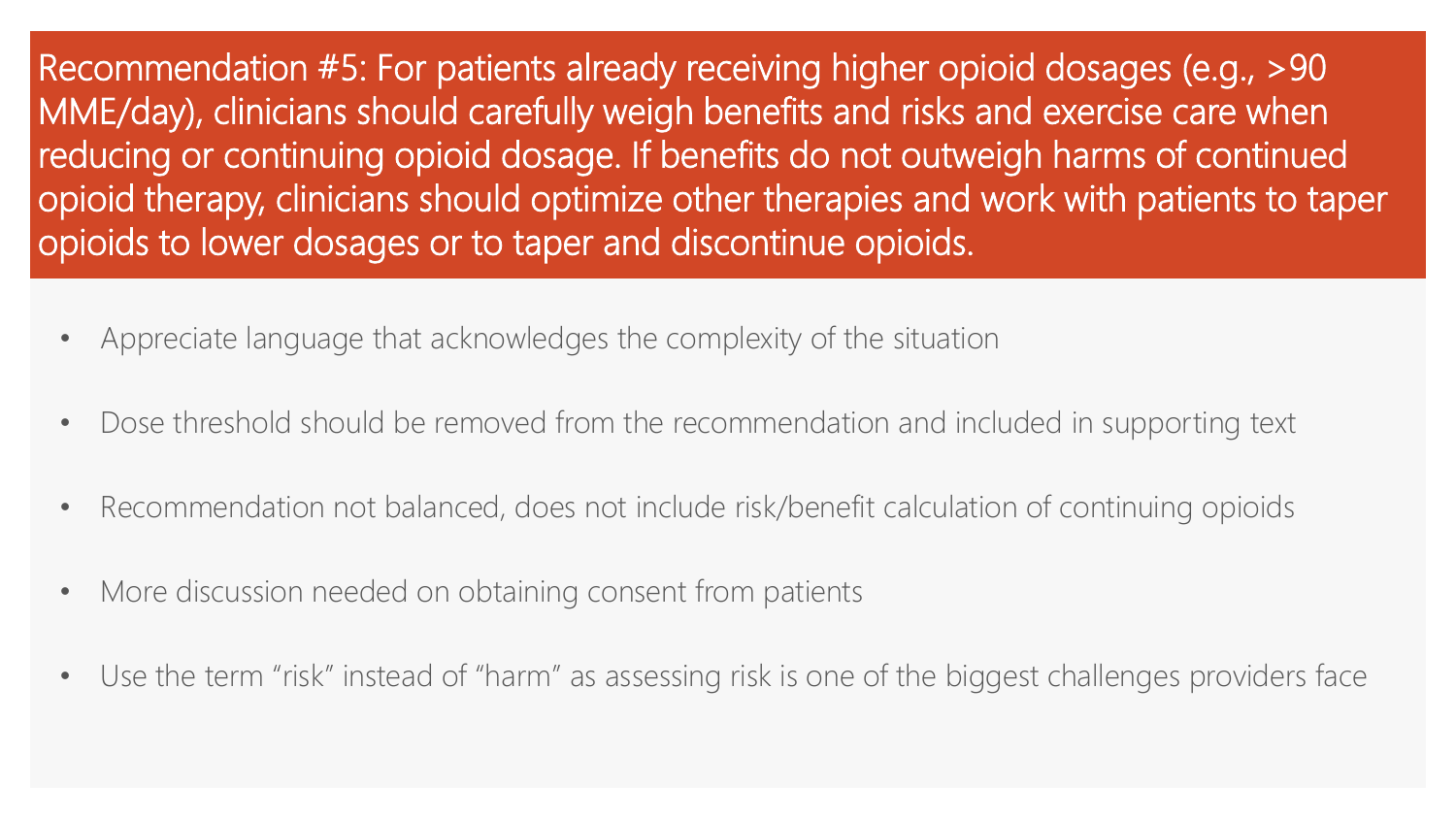# Recommendation #5 (continued)

- Fuller discussion warranted regarding benefits to society vs. patients
- Supporting text missing key points (risk of tapering, lack of observational studies, never increasing dose after starting taper, assuming goal is 0 MME, not patient-centered)
- Over-correcting for possible misapplication of Guideline
- Grading category B more appropriate, especially when individualization in recommendation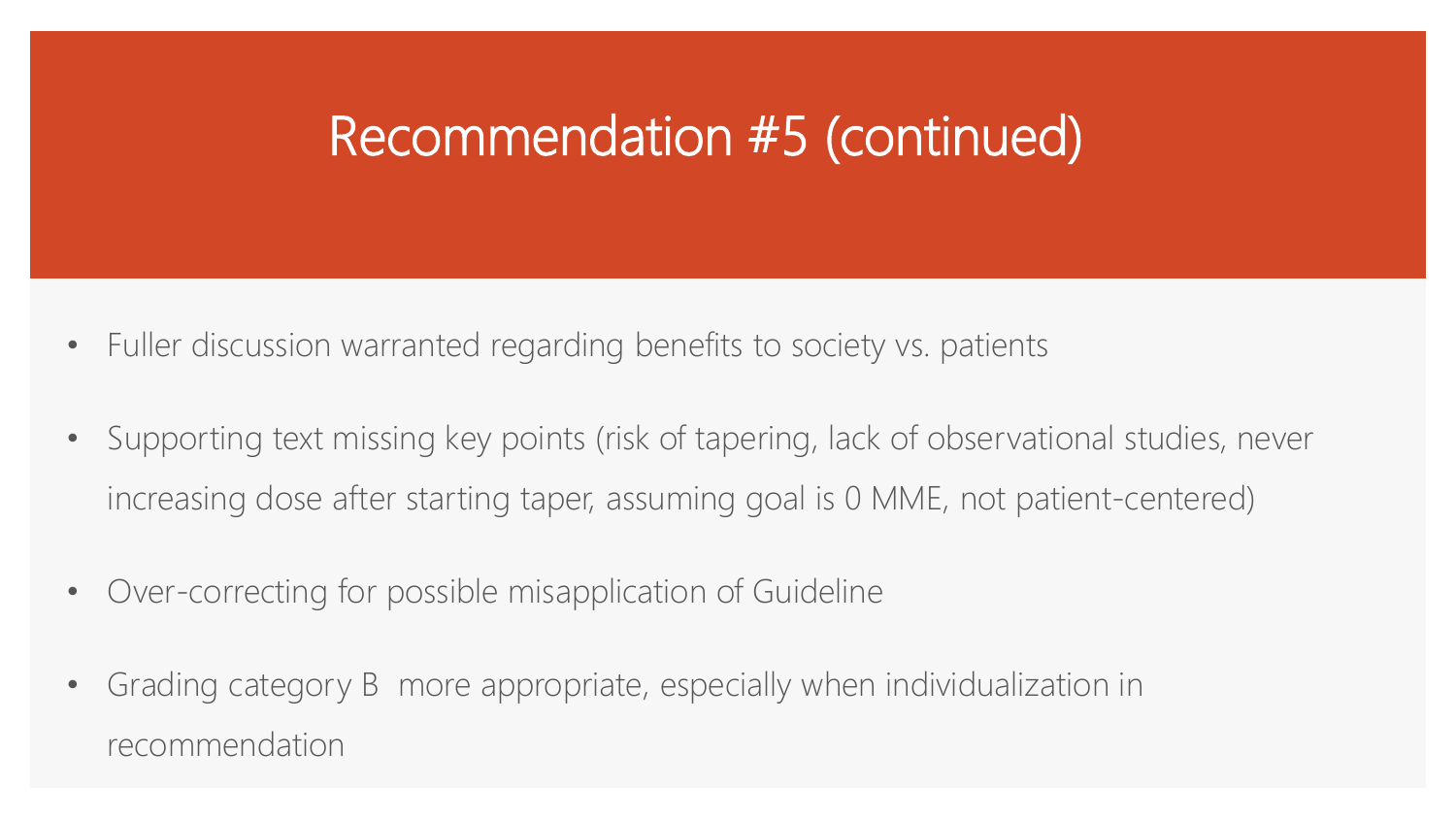# Opioid Duration and Follow-Up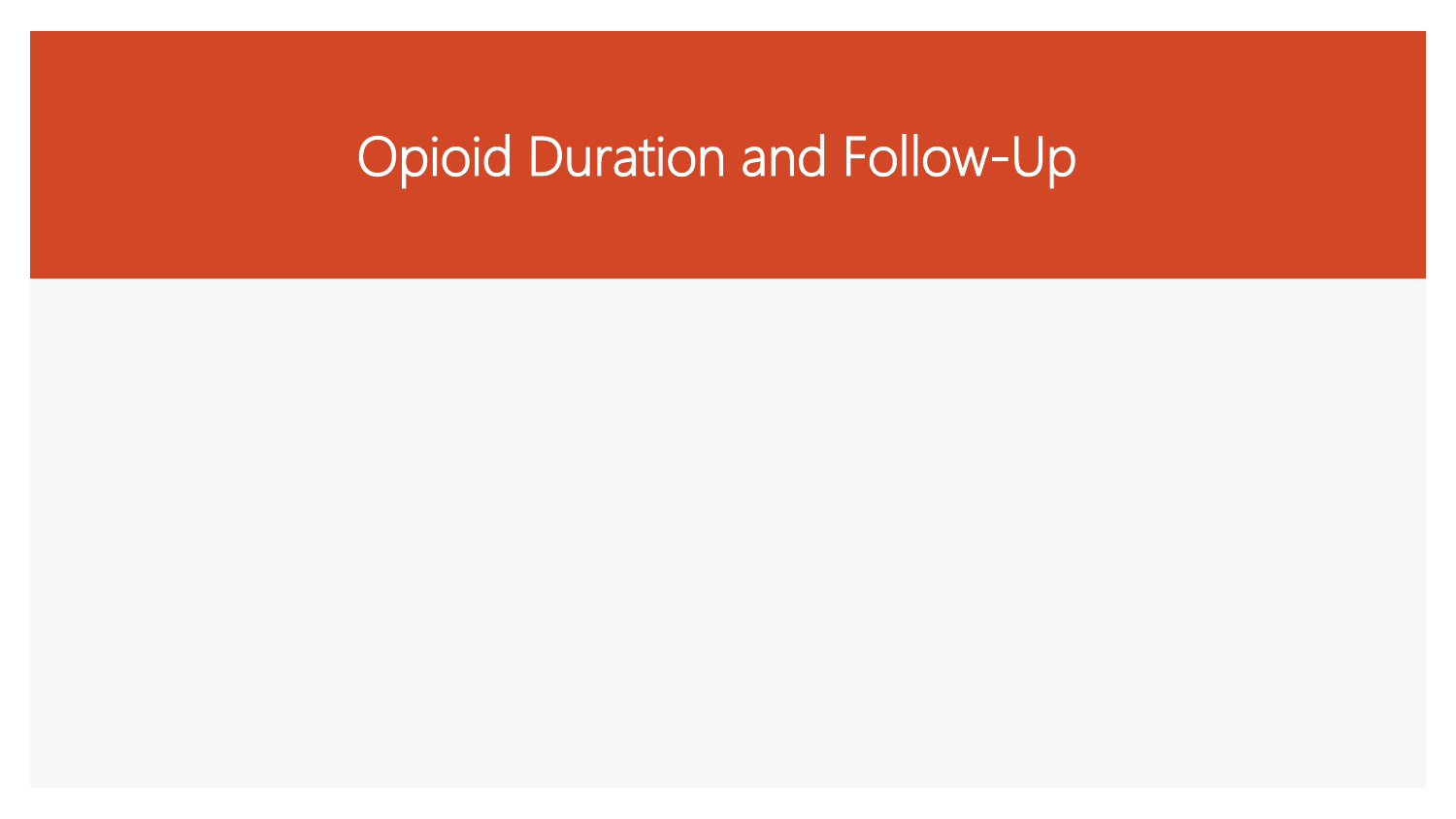Recommendation #6: When opioids are used for acute pain, clinicians should prescribe no greater quantity than needed for the expected duration of pain severe enough to require opioids. One to three days or less will often be sufficient; more than seven days will rarely be needed.

- Concerned about misapplication, which could be reduced by removing the last sentence
- Patients vs. public health outcomes
- Implementation of this recommendation can differential outcomes on patients based on sociodemographic characteristics
- Move the last sentence to the supporting text or add qualifiers (e.g., "In most patients...)
- The first sentence is category A but not the second sentence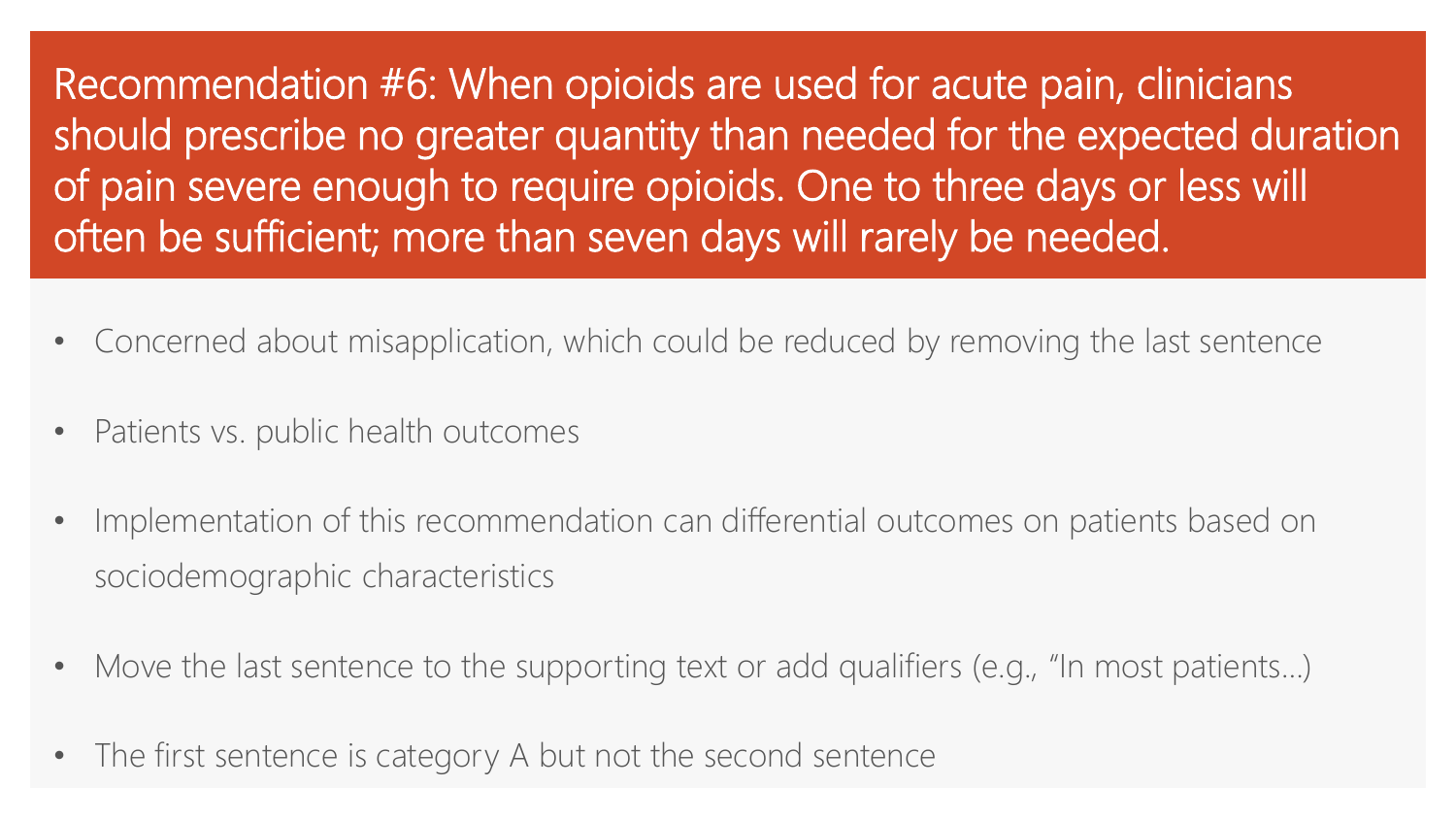Recommendation #7: Clinicians should continue opioid therapy for subacute or chronic pain only if there is clinically meaningful improvement in pain and function that outweighs risks to patient safety. Clinicians should evaluate benefits and harms with patients within 1 to 4 weeks of starting opioid therapy for subacute or chronic pain or of dose escalation. Clinicians should evaluate benefits and harms of continued therapy with patients every 3 months or more frequently.

- Little evidence to support this recommendation, particularly the specific time frames. However, it is reasonable and reflects common practice.
- Use of "risks" and "harms" in this recommendation is inconsistent
- In supporting text, discussion is about 50 MME, while elsewhere the threshold is 90 MME
- Health disparities and health equity should be more central in the supporting text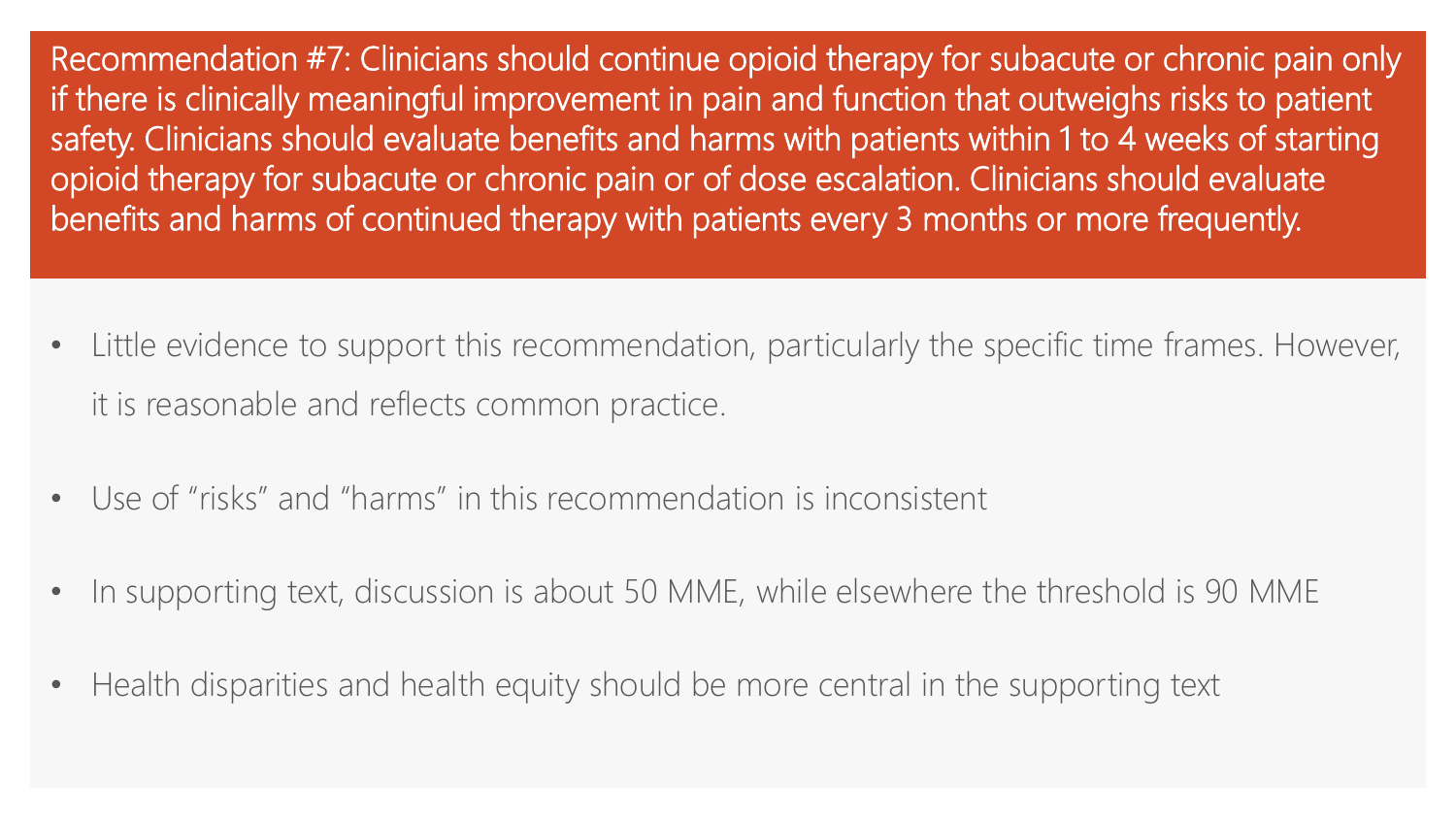# Assessing Risk and Addressing Harms of Opioid Use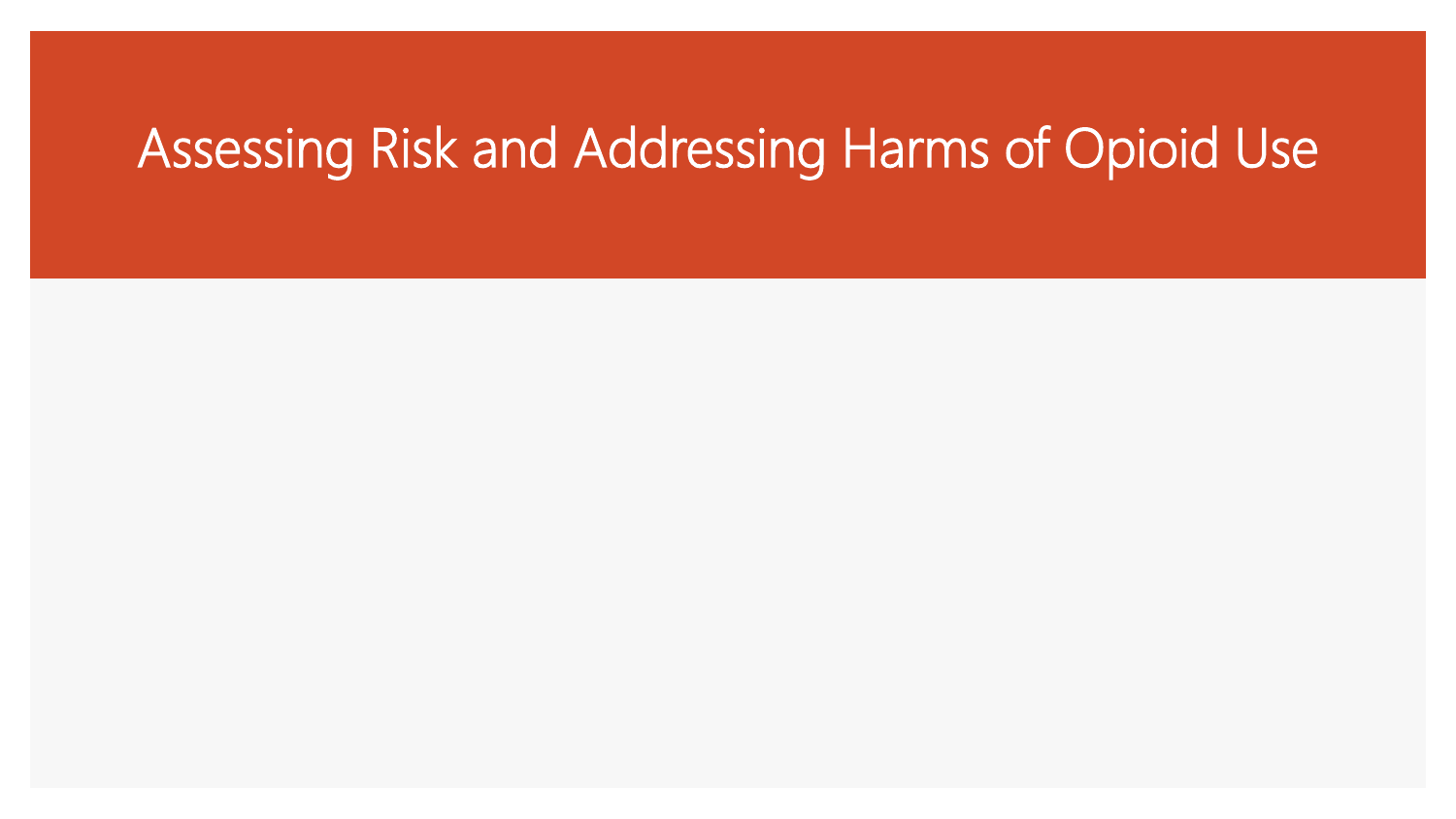Recommendation #8: Before starting and periodically during continuation of opioid therapy, clinicians should evaluate risk for opioid-related harms and discuss with patients. Clinicians should incorporate into the management plan strategies to mitigate risk, including offering naloxone when factors that increase risk for opioid overdose, such as history of overdose, history of substance use disorder, higher opioid dosages (≥50 MME), or concurrent benzodiazepine use, are present.

- Concern about naming specific conditions that increase risk
- Concern about opioid dose threshold in the recommendation—arbitrary and inconsistent
- Concern with potential downstream effects of offering naloxone for patients with limited means
- Pregnancy missing as a risk factor
- Buprenorphine has a very high MME, therefore unclear implications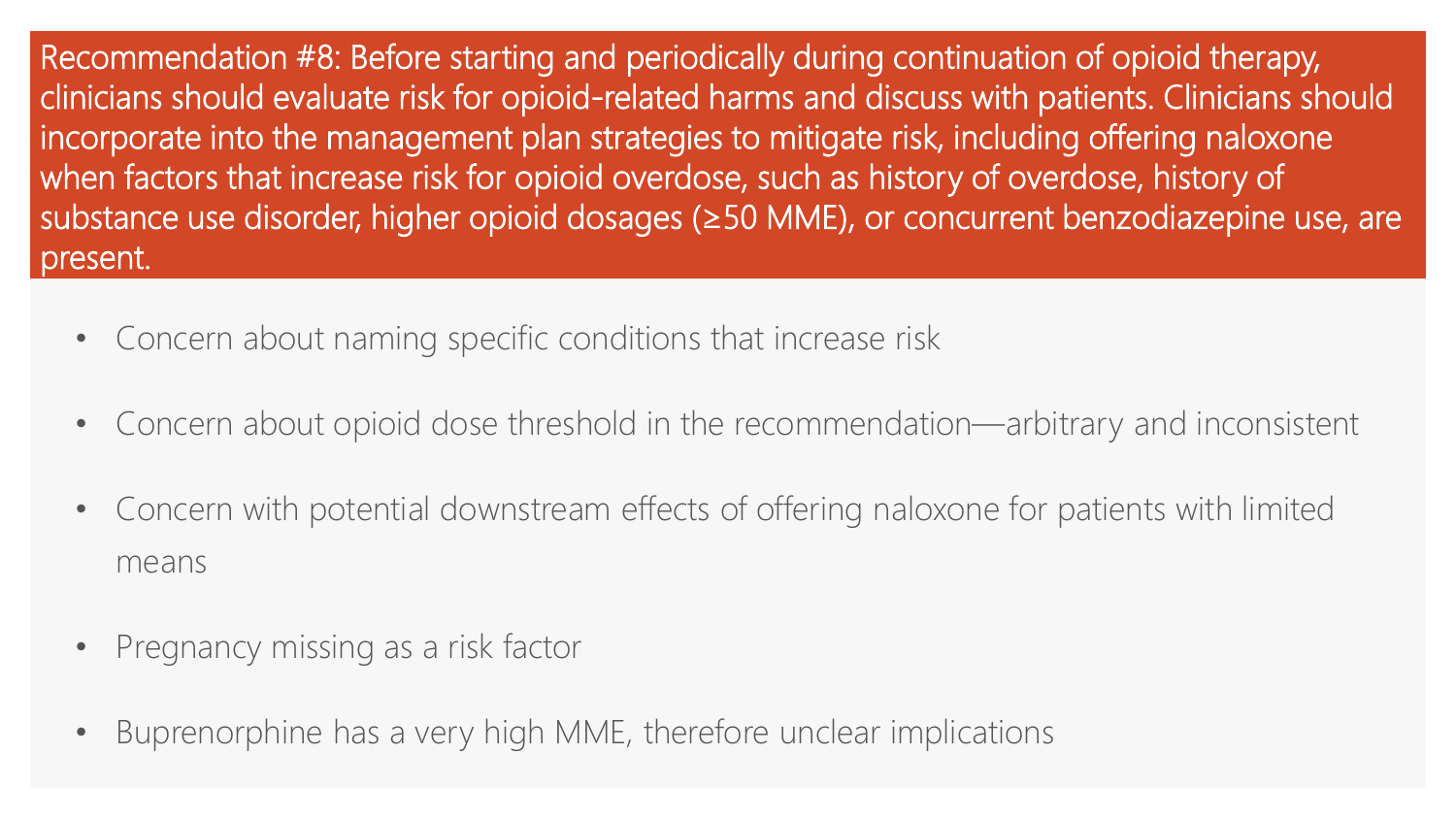# Recommendation #8 (continued)

- Supporting text is unbalanced—focus on risk of opioids, not risk of undertreated pain
- Little consideration of the lack of access to alternative pain treatments
- Naloxone should remain in the recommendation, but a more comprehensive risk mitigation approach is warranted
- Some felt category A is warranted if specific conditions are removed; others felt it is warranted regardless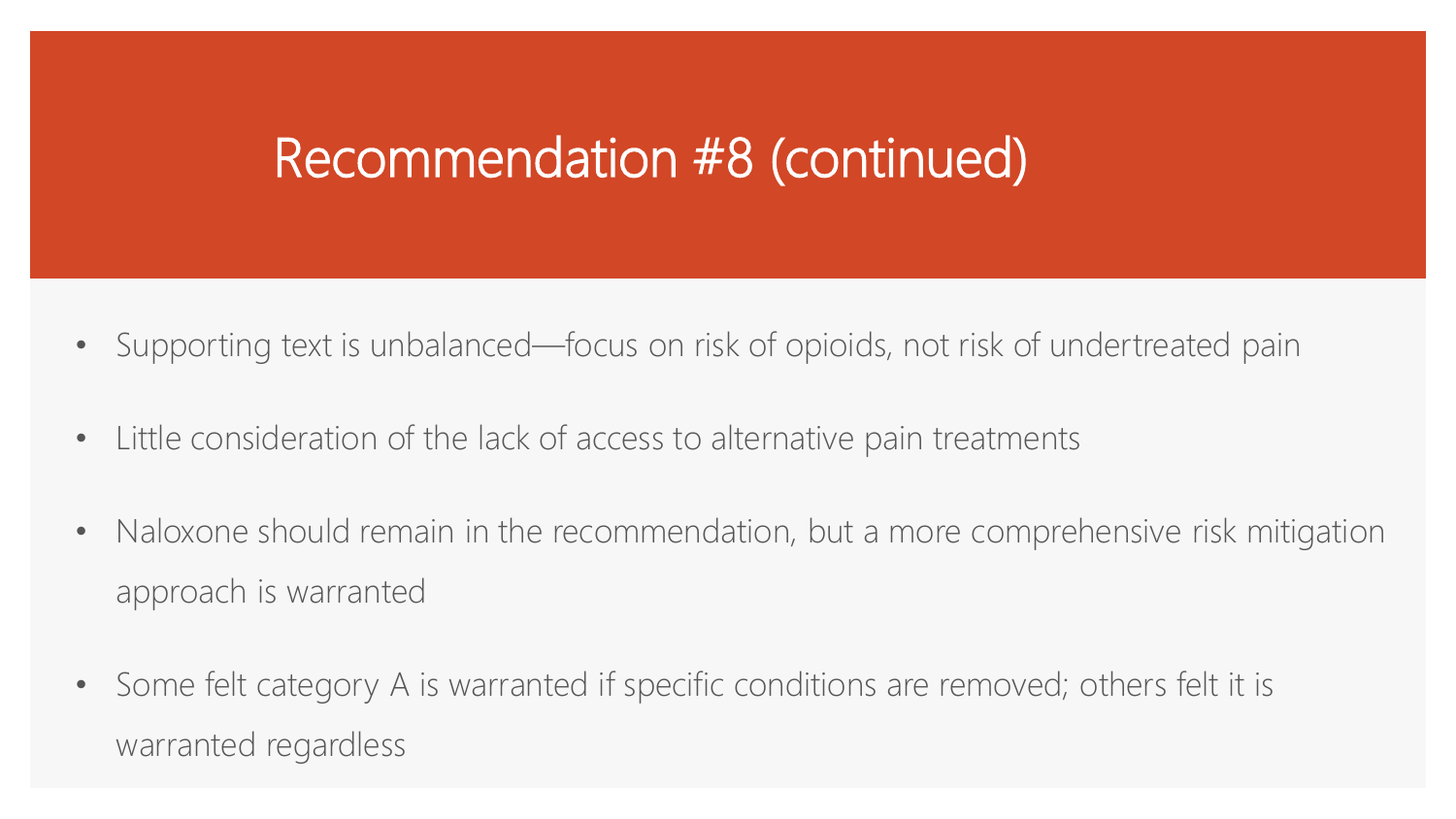Recommendation #9: Clinicians should review the patient's history of controlled substance prescriptions using state prescription drug monitoring program (PDMP) data to determine whether the patient is receiving opioid dosages or dangerous combinations that put him or her at high risk for overdose. Clinicians should review PDMP data when starting opioid therapy for acute, subacute, or chronic pain and periodically during opioid therapy for chronic pain, ranging from every prescription to every 3 months.

- The word "dangerous" may be too strong and too binary
- Conflicting opinions on checking PDMP for acute pain
- Caution regarding potential harms of the PDMP
- Appreciate recommendation that patients are not dismissed due to PDMP information
- Supporting text needs to be re-worked, especially regarding acute pain
- Differing opinions on the appropriate grading category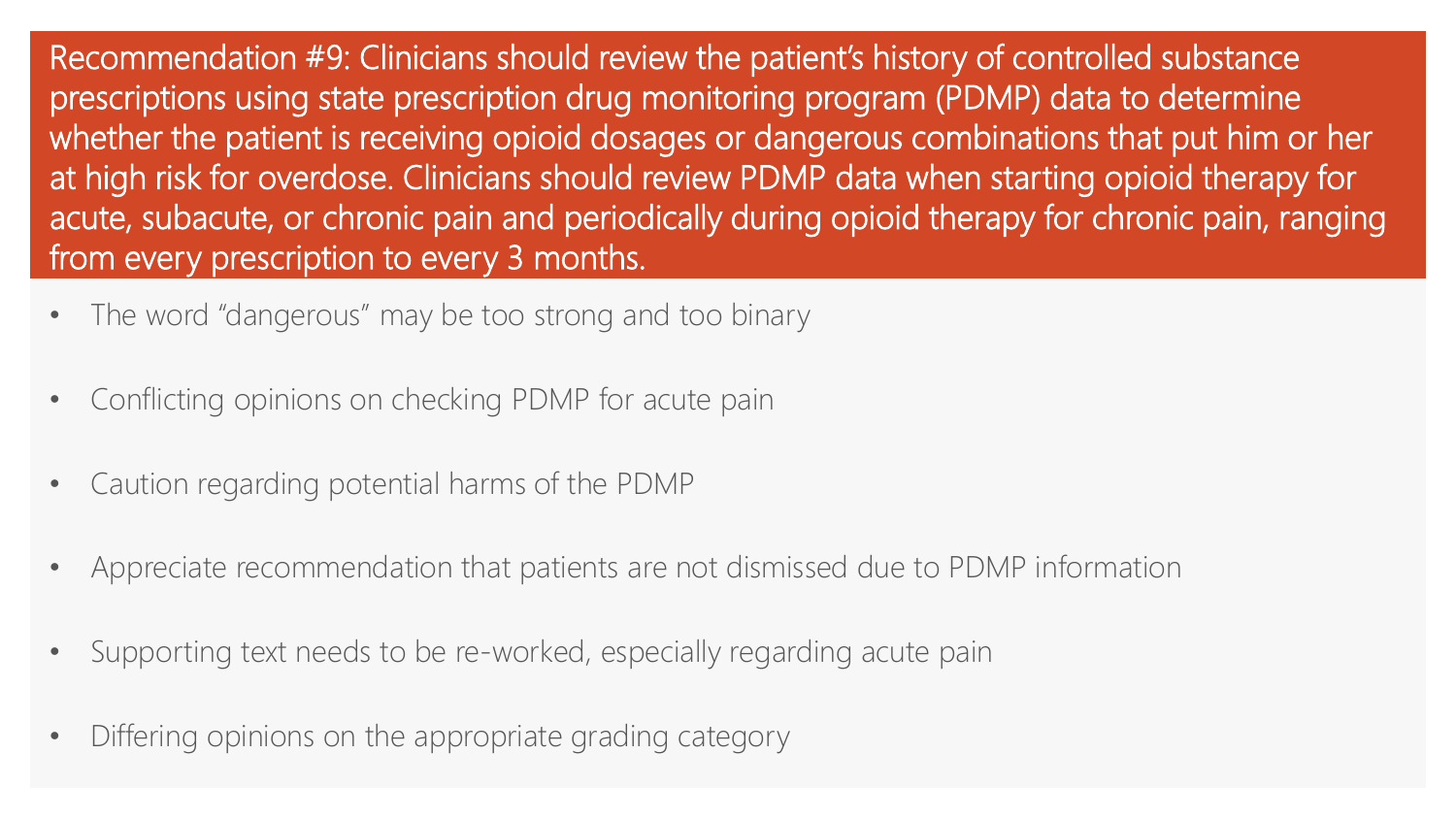Recommendation #10: When prescribing opioids for subacute or chronic pain, clinicians should use drug testing before starting opioid therapy and consider drug testing at least annually to assess for prescribed medications as well as other controlled prescription drugs and illicit drugs.

- Illicit drugs are not defined
- Interpretation of urine drug test results can be complicated
- Biases and disparities regarding who has urine drug tests should be more central
- Ensure non-stigmatizing language in the supporting text
- Importance of providers' discussing why and how urine drug tests are used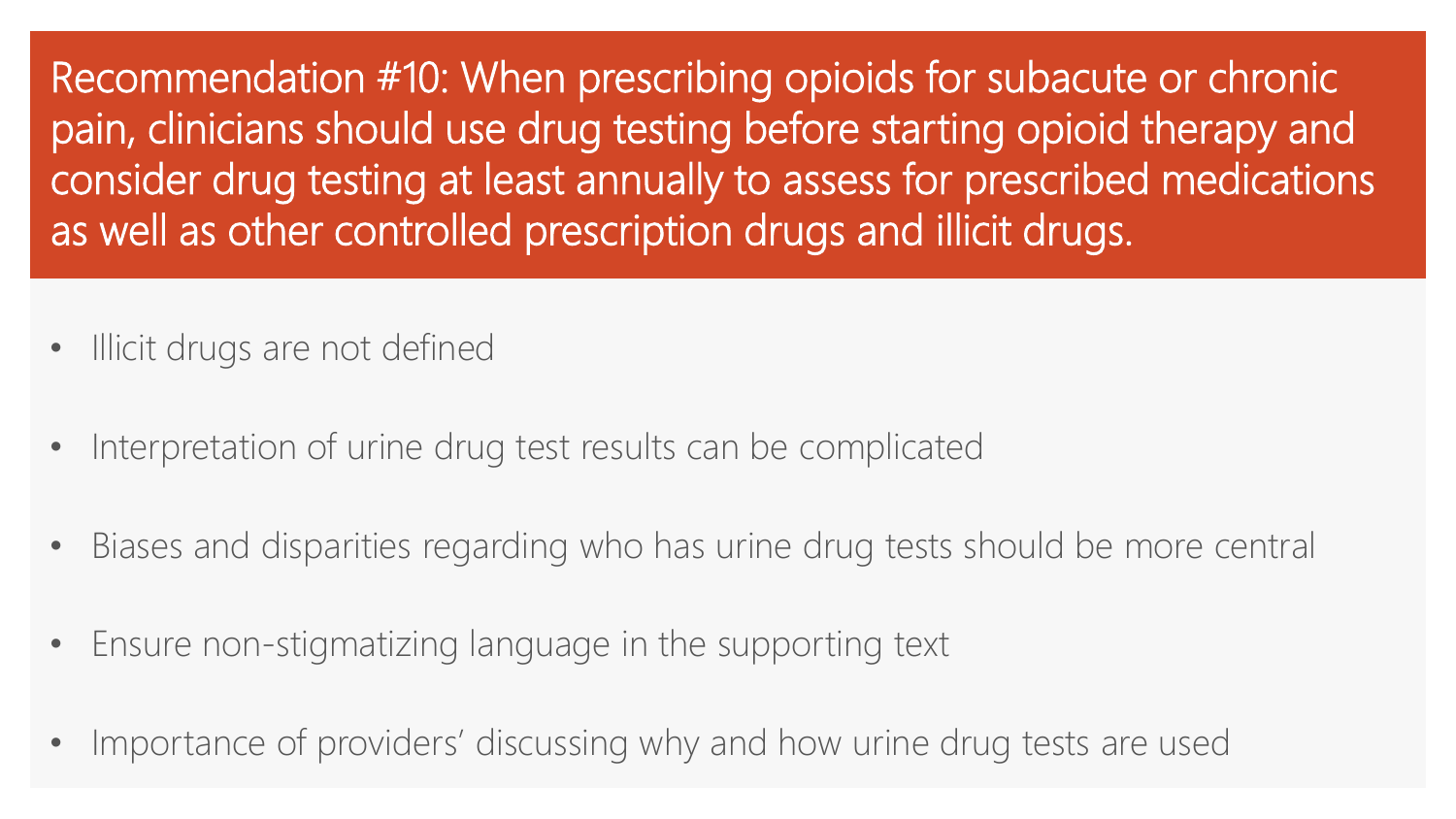# Recommendation #10 (continued)

- Cautious regarding conducting urine drug tests prior to prescribing opioids
- Cautious about patients' potential financial implications of frequent urine drug tests
- Category B is appreciated, though others felt category A could reduce bias and disparities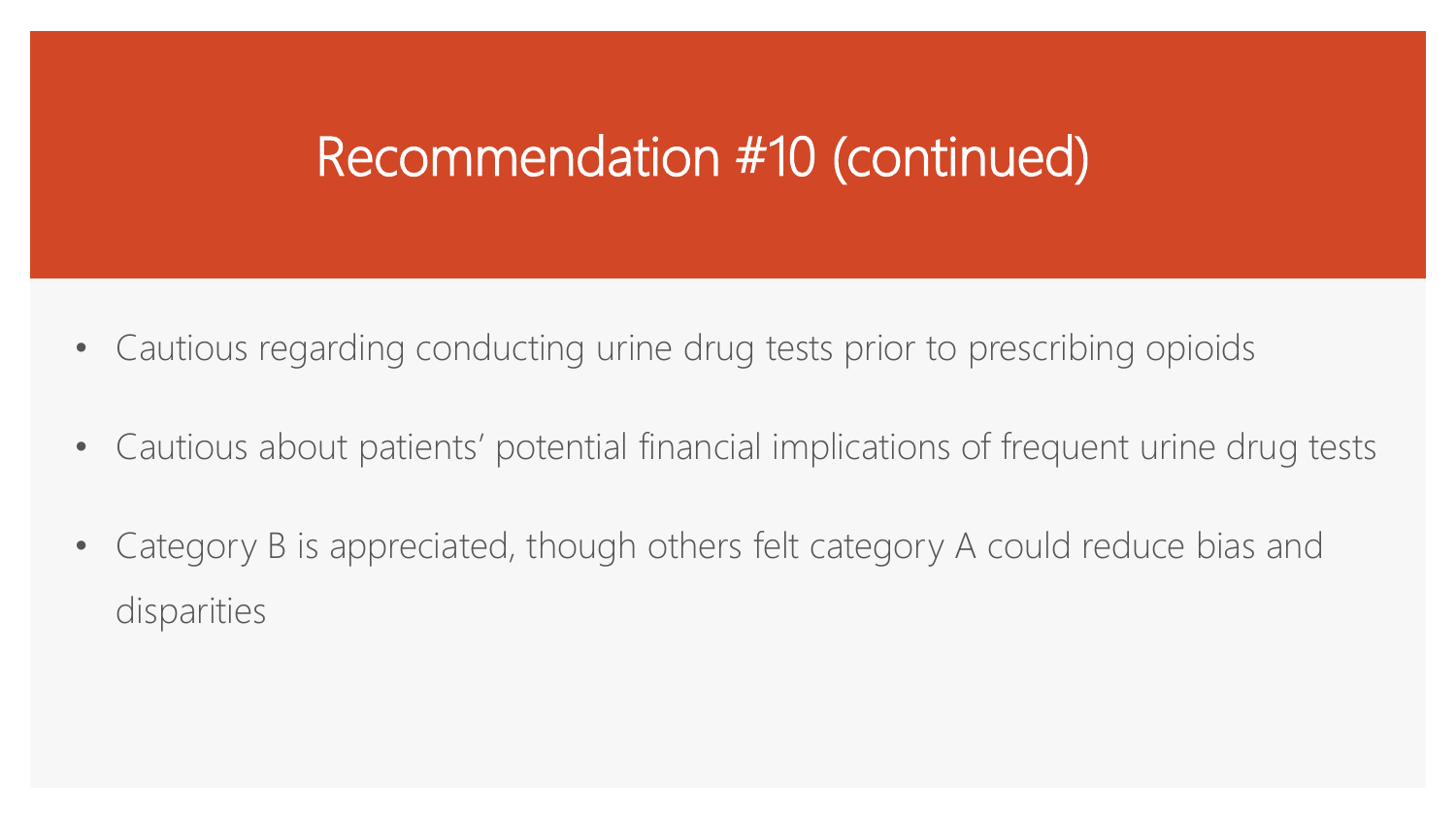Recommendation #11: Clinicians should avoid prescribing opioid pain medication and benzodiazepines concurrently whenever possible and consider whether benefits outweigh risks of concurrent prescribing of opioids and other central nervous system depressants.

- The words "avoid" and "whenever possible" can be interpreted as "never"
- Including an entire class of medications is far-reaching and could lead to unintended negative consequences
- Recommendation not appropriate for acute care setting
- Include FDA warnings in the supporting text regarding benzodiazepine use among people prescribed opioids
- Recommend category B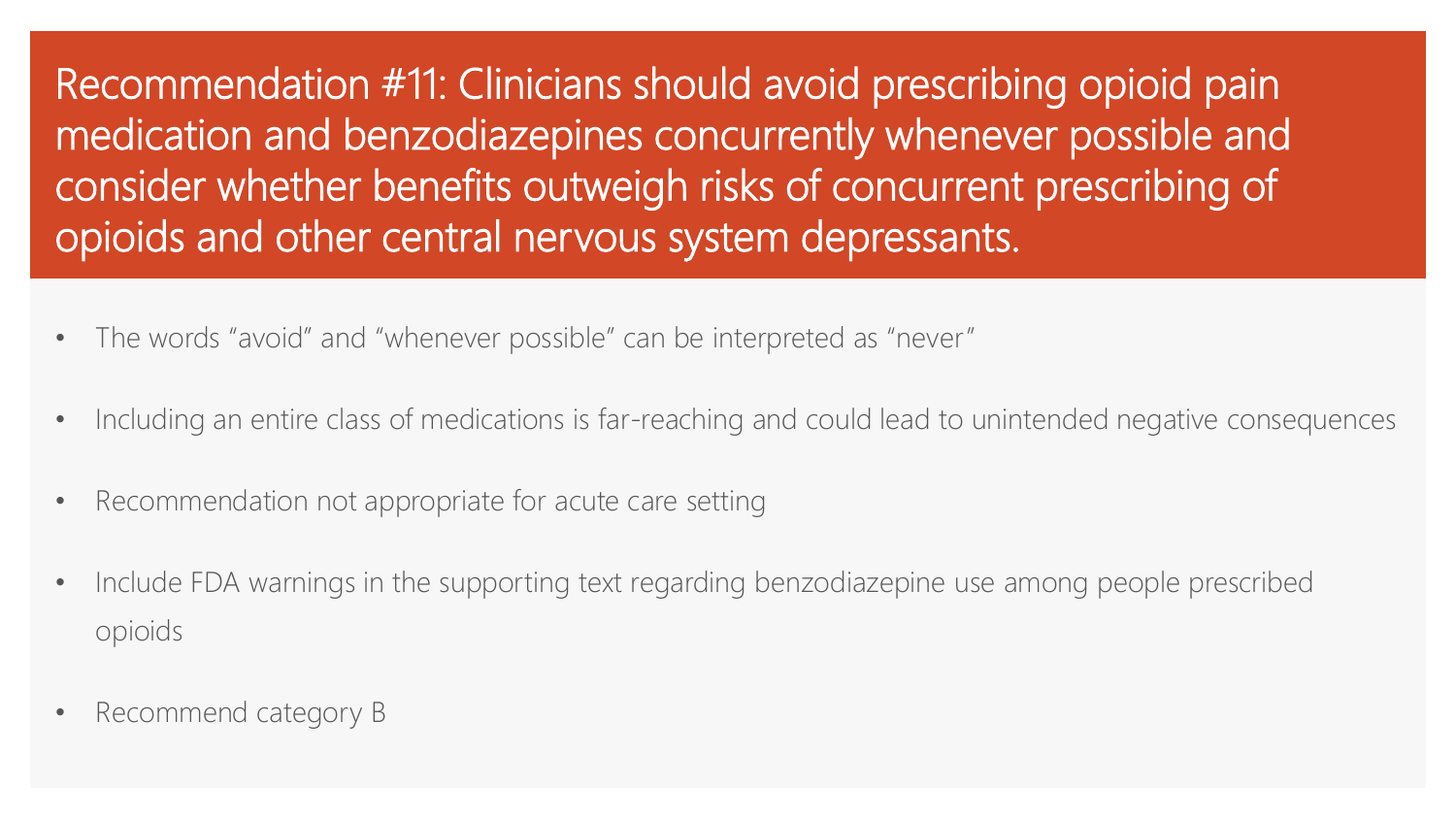#### Recommendation #12: Clinicians should offer or arrange treatment with medication for patients with opioid use disorder.

- Agree with the language of the recommendation, specifically the word "should"
- New regulations regarding buprenorphine prescribing should be included in the supporting text
- Supporting text should distinguish opioid agonist vs. antagonist treatment and question whether they are equal options
- Conflation in the supporting text regarding management of problematic opioid use vs. OUD
- Details about OUD treatment inaccurate in the supporting text
- Evidence type should be 1